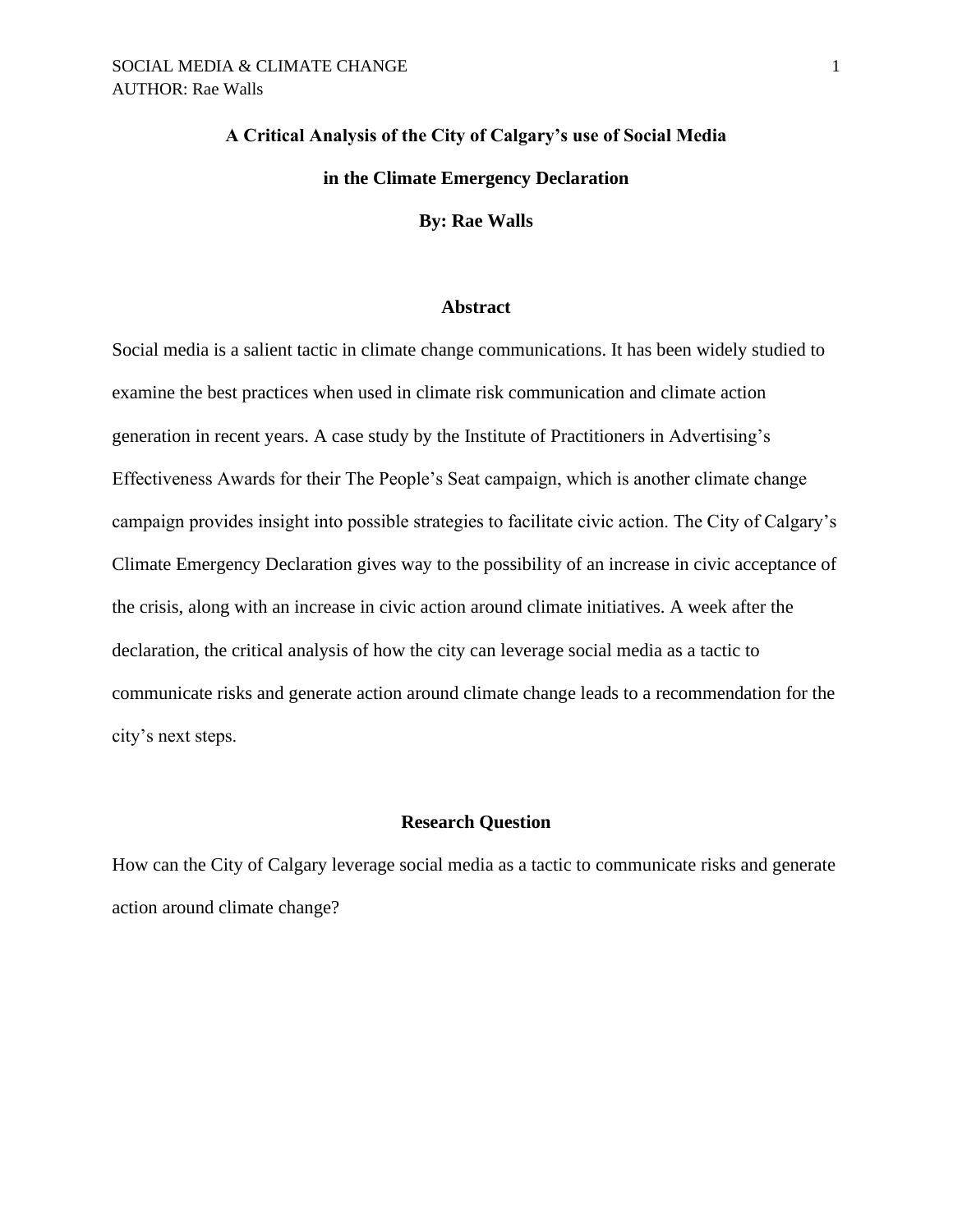On Nov. 15, 2021, the City of Calgary Council voted in favour of a climate emergency declaration (Smith, 2021). This vote came just weeks after COP26, the United Nations (UN) international climate conference. The COP26 focused on climate change action, with three guiding pillars: adaptation, mitigation and finance (Saier, 2021). The declaration also came days before a major climate crisis in the adjacent province of British Columbia, where the effects of climate change created devastating floods, destroyed roads, submerged communities and took lives (BBC, 2021). The timeliness of this declaration emphasizes the need for action around climate change. A common narrative around the climate crisis is the need for action rather than just awareness; Labby (2021) explains that many climate change experts and advocates say municipal emergency declarations "must be followed by measurable actions to ensure the move is not just a symbolic gesture" (para. 8). The mayor of Calgary hopes the declaration will emphasize the crisis and promote investment in Calgary by gaining respect from other national and international governments and businesses. While the government primarily targets other governments and energy investors, this paper focuses on civilians because they too can act in change.

Social media speaks to public audiences who require a less-scientific assessment of risk. According to Leiss and Powell (2004), "what the public want to hear is what those charged with the responsibility of risk management think ought to be done and why" (p. 222). It allows for the use of narratives, and casual message frames, which are persuasive in climate change communication (Ross & Rivers, 2019; Wong-Parodi & Feygina, 2021; Zhang & Pinto, 2021). With the City of Calgary's goal to increase the acceptance of the Climate Emergency Declaration and generate civic action, social media's saliency is examined as a communications tactic. To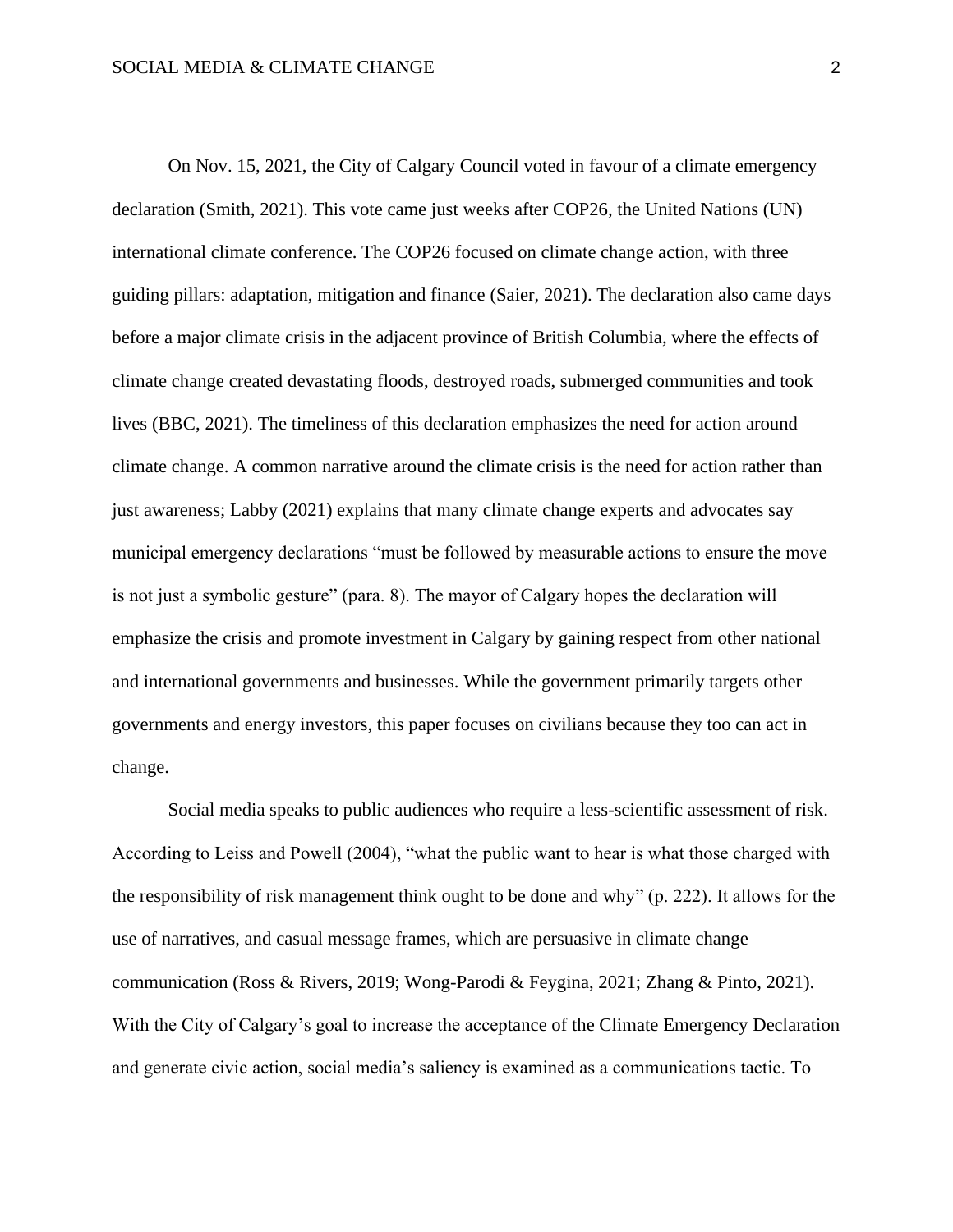# SOCIAL MEDIA & CLIMATE CHANGE 3

fully understand the power of this tool, one must understand the players within social media, like message format, persuasion strategies, and audience differences. To ensure the proper implementation of social media as a tactic, the possible pitfalls are also considered. The awarded UN digital climate change campaign 'The People's Seat' acts as a case study to examine key actors in successful social media campaigns that pertain to climate action.

# **Literature Review of Social Media Salience and Issues with Memes**

The following literature review provides insights into social media communication's best practices and pitfalls with a focus on memes. It begins with messages framing theory by Ross  $\&$ Rivers (2019). Next, Wong-Parodi and Feygina (2021) examine the effective use of emotional narratives as persuasive techniques on various audiences which gives insight into how climate change campaigns can target different political groups. After the discussion of positive elements of social media, the review focuses on potential issues with specifically using memes to increase the acceptance of climate change risk, outlined by Zhang and Pinto (2021).

#### **Saliency in social media**

Memes are often examined as a message format in social media campaigns. Memes are potent, persuasive forms of communication, as Ross and Rivers (2019) explain "internet memes need to be seen not only as a simple online joke, but rather as a powerful form of media communication" (p. 992). They noted that an examination of message frames from either climate change skeptics or believers revealed that memes "either directly or ironically, establish a sense of power of one ideological position over another" (Ross & Rivers, 2019, p. 990). Memes require the creator to know its intertextuality and pop culture, along with how the audience will interpret varying templates and the messages that go along with it (p. 991). Ross and Rivers explain that "armed with this knowledge, the creators have been able to manipulate the text of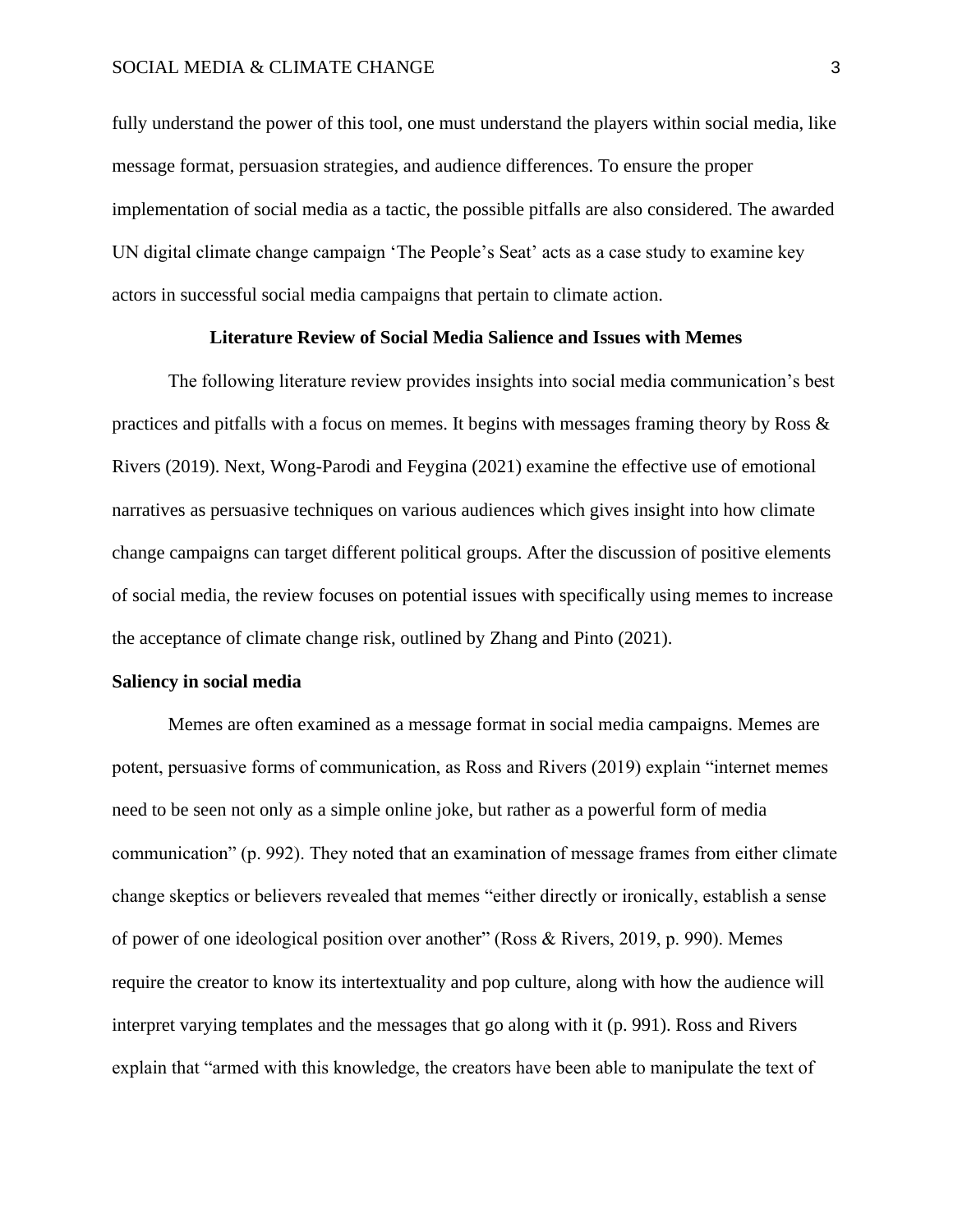# SOCIAL MEDIA & CLIMATE CHANGE 4

the memes to present their viewpoints in order to subvert and undermine the views of the opposition through their own user-generated frame with varying degrees of irony and humor" (p. 991). If successful, a meme could go beyond high reach and engagement which Ross and Rivers note are "other forms of activism, protest, or even to influencing voting choices that otherwise might not have emerged" (p. 992).

It has become common knowledge among professional communicators that within social channels are strong algorithms that divide liberals and conservatives. Understanding each group and their response to persuasive messages can guide future strategies in climate crisis communication. In Wong-Parodi and Feygina (2021), liberals and conservatives were studied to see the juxtaposition in the emotional narrative's role in them recognizing and acting on key factors of climate change: its proximity, that it is a product of humans, that it is real and worrisome, support of climate policy, and initiate steps that mitigate the effects of climate change. They found that stronger emotional responses to the narratives increased their recognition and actions involving climate change.

Wong-Parodi and Feygina found that although liberals were more likely to have a strong emotional response to the narratives, "they showed significantly greater increases in acceptance of climate change and its human causes, perceived proximity, worry, support for climate policy, and intention to adapt to and mitigate climate change as a result of experiencing negative emotion in response to climate narratives" (2020, p. 578). The authors discovered that, "enhancing emotion through climate communication may be a promising tool for counteracting biased assimilation of controversial scientific information, and engaging audiences who might otherwise dismiss or avoid the issue of climate change for group-identity or ideological reasons" (p. 584).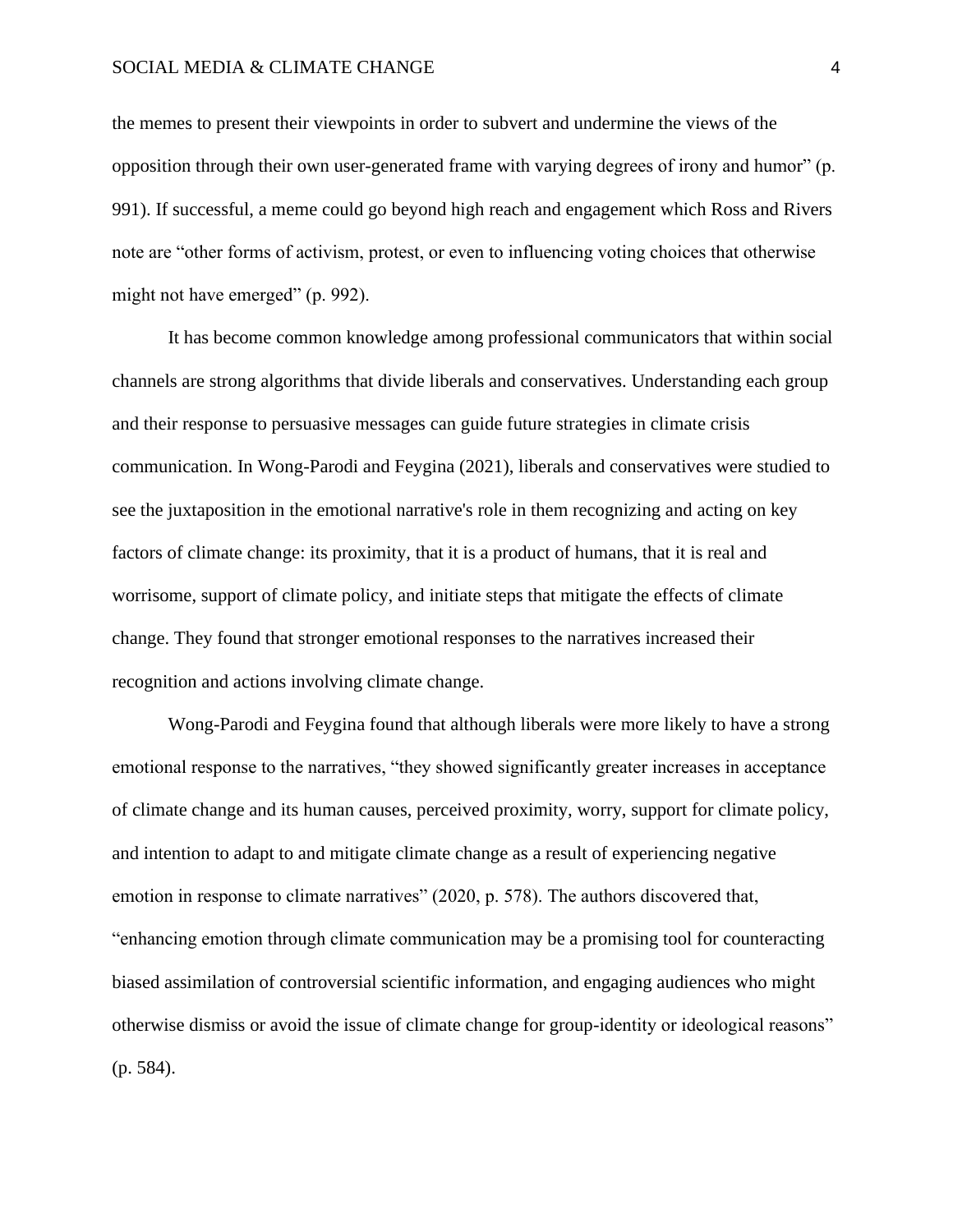# **Possible issues with memes**

In digital campaigns, memes are effective means of communication whose frames allow humour or irony as an emotional persuasion, but they are not godly. They come with possible pitfalls; as Zhang and Pinto (2021) studied the effects of memes (p.750) on climate change risk perception and civic engagement, they discovered that the use of humour might decrease the perceived risk of climate change, and the author suggests using an education approach to address the risk perception (p. 759). Though despite this finding, the research proved that memes do in fact promote civic engagement. The positive effect of memes on civic engagement is due to the fact that social media "provides convenience so individuals can donate online and promote their beliefs easier which makes the effects of viewing memes more significant" (Zhang & Pinto, 2021, p. 759).

An important note to consider is the importance of humour over fear appeals "that may backfire" (O'Neill & Nicholson-Cole, 2009, as cited in Zhang & Pinto, 2021, p. 753). The use of animals in memes evoked empathy in the study, showing increased civic engagement. As Zhang and Pinto suggested, "future climate change campaigns should consider using more animals in future memes to motivate more people to participate in climate change activities" (2021, p. 759).

#### **Case Study**

Many organizations globally work to promote climate change acceptance and action. The UN is a leader in this field. In 2020, it was an entrant in the Institute of Practitioners in Advertising's Effectiveness Awards for their The People's Seat campaign (IPA, 2020). Much like the City of Calgary, whose ultimate goals are acceptance of a climate change emergency and corresponding action, this campaign provides insight into salient strategies and tactics in social media campaigns. Both situations involve climate risk communication, and they have unique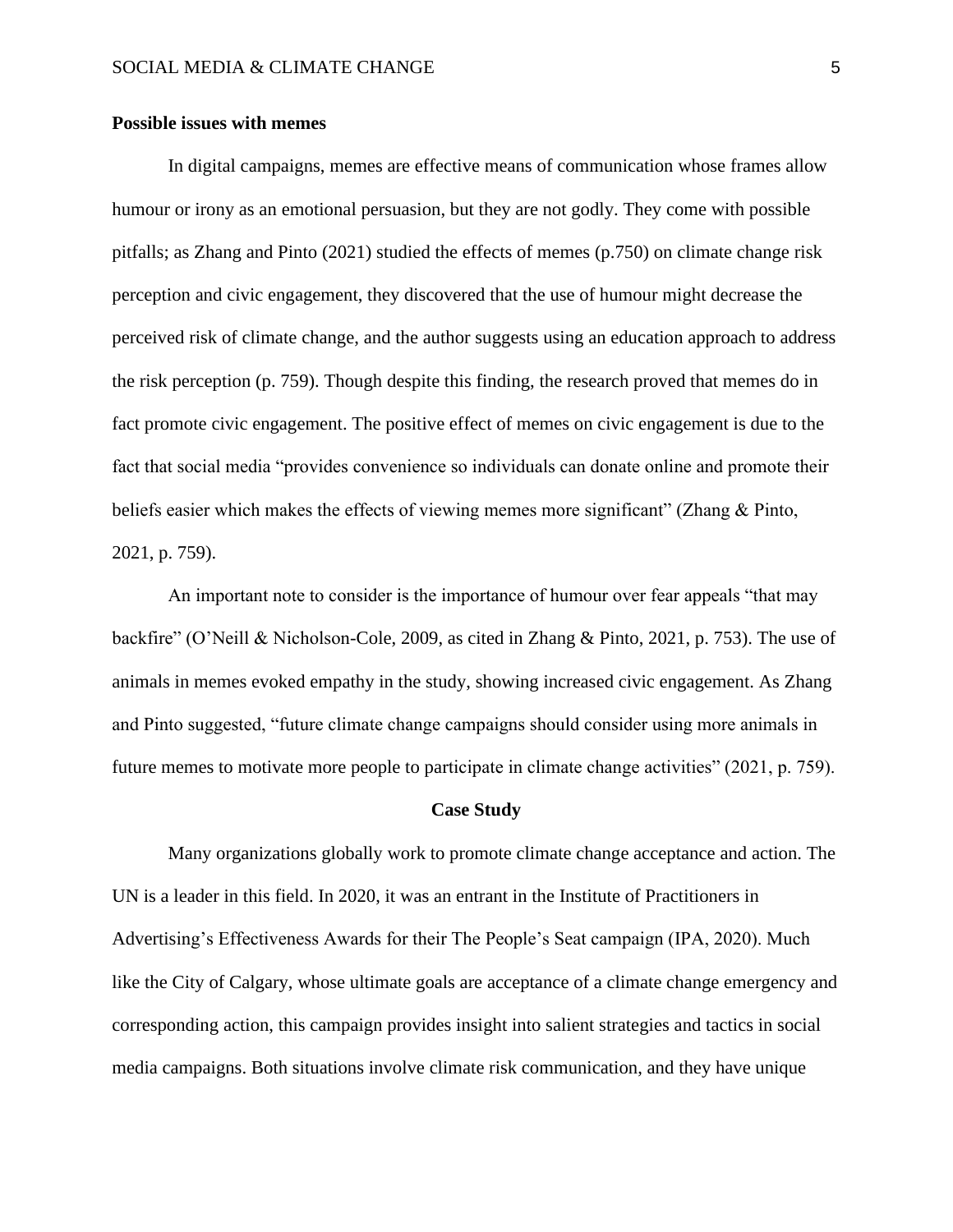communication timelines where risk communication is ongoing and changing as new information and policy evolve. Both situations also immediately required audience action to mitigate risk.

In the UN's campaign, people around the world were allowed to share their views on climate change issues online, and their responses were crafted into a speech where a "People's Representative" (p. 6) presents the collective views to the UN assembly (p. 6). The United Nations would take this view into account and create policy in consideration. It describes that the key to creating engagement is to show the immediate impact of the people's participation (p. 5). It continued the audience participation with its ActNow.bot, which gives insights on climate change initiatives, which to date, according to IPA (2020), "shows 100,000 actions" taken by participants (p. 12). In terms of stakeholder trust, the Institute of Practitioners in Advertising discovered some of the highest levels ever reported in the United States (p. 13), and it also was viewed as more effective in climate action overall (see Appendix A).

The importance of creating immediate impact for audience action gives insight into the City of Calgary's climate change emergency risk communications and how it will try to engage citizens in policy and climate action. The City of Calgary's Council could also extrapolate the focus on civic engagement rather than their primary focus on business investors and the oil and gas industry (Smith, 2021); all their policy that follows the declaration will benefit Calgarian support.

# **Critical Analysis: How the City of Calgary can use social media's saliency in risk communication, and civic action promotion**

The review of literature provides insight into the saliency of memes in climate change communication, specifically as a tool to frame messages and increase civic engagement. As the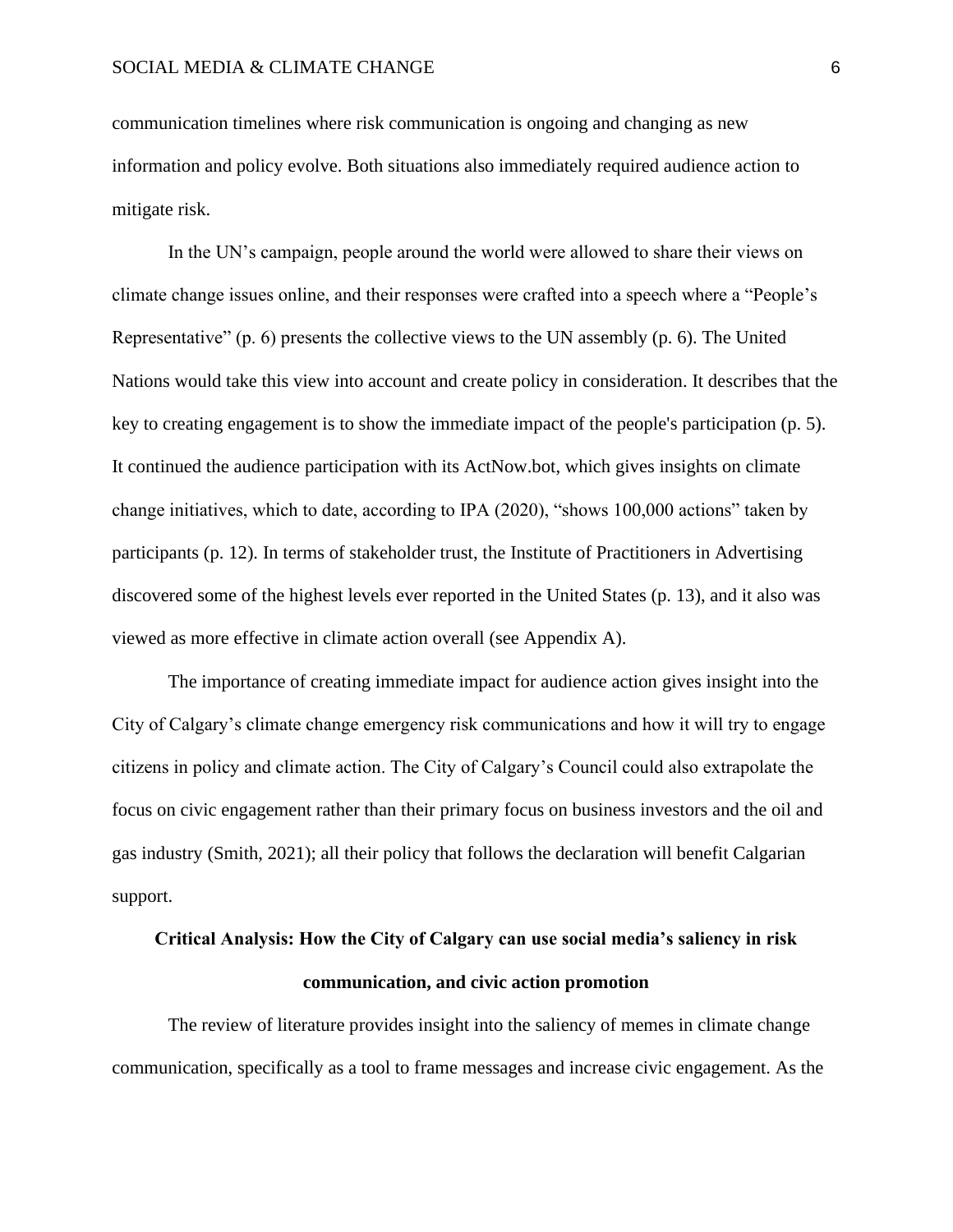# SOCIAL MEDIA & CLIMATE CHANGE 7

city intends to use the declaration of a climate emergency to generate more climate policy and action, the use of social platforms and memes can work for the various key messages it will need to communicate around different policies and issues. The use of positive images, like cute animals, also increases the translation of key messages into audience action (Zhang & Pinto, 2021). As Calgarians are pertinent players in addressing climate change, memes act as a salient method of increasing civic action. The platforms allow for the risks to be communicated in a more casual and less scientific tone, allowing for more accurate public assessment.

For climate risk acceptance, it should be understood that memes are not the best form for messages. Instead, as noted by Zhang and Pinto (2021), other forms of persuasion are more salient. The use of emotional narratives is persuasive for both liberal and conservative-leaning audiences, who are separated by algorithms in social media networks. The City of Calgary is home to both types of audiences and needs to target both left and right-leaning audiences. While the city considers emotional appeals, they should also consider the importance of avoiding fearbased persuasion, as they are less effective (O'Neill & Nicholson-Cole, 2009, as cited in Zhang & Pinto, 2021, p. 753).

The case study of The People's Seat suggests that other organizations that use social media campaigns could also promote civic action around climate initiatives. For the City of Calgary, this means it can leverage its owned media. The City of Calgary has many owned social channels with large followings, with the largest reach consisting of 271,900 followers (City of Calgary, n.d.). Similar to the campaign, the City of Calgary, including Mayor Jyoti Gondek, could simultaneously increase public trust.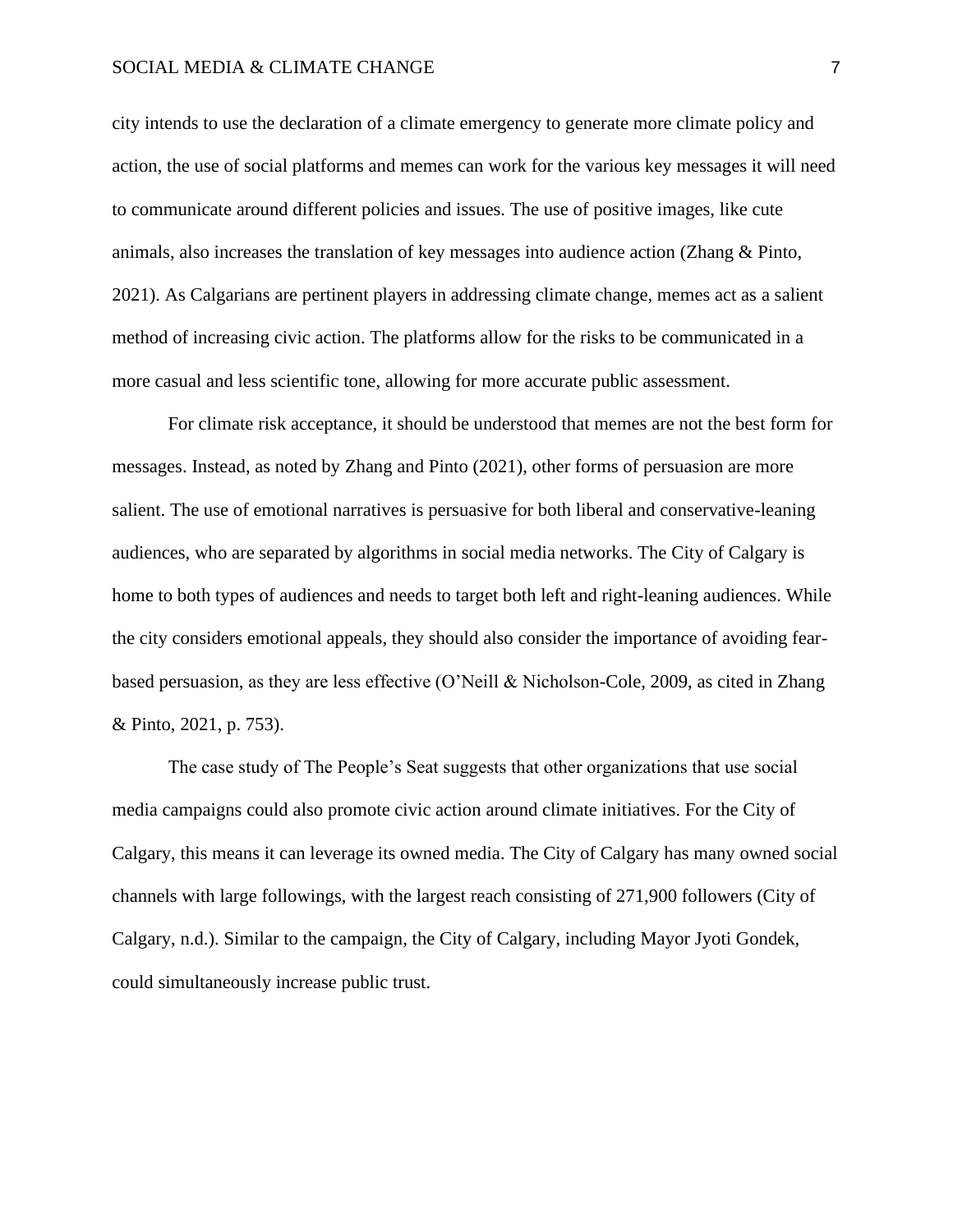# **Next Steps for the City of Calgary Council**

It is recommended that the City of Calgary immediately implement a social media campaign to communicate the need for the Climate Emergency Declaration and to generate civic action. The city should use an appropriate combination of memes and emotional narrative posts. The city can consider ways to create instantaneous impacts when prompting the audience to act on climate change, i.e., links to donate, volunteer sign-up sheets, and other social media tools. In the future, as the city creates new climate policies, it can consider the involvement of all civilians in the decision. It can reference The People's Seat's campaign implementation timeline into their own policy campaign formulations (see Appendix B).

# **Conclusion**

In conclusion, the City of Calgary can leverage social media as a tactic to communicate risks and generate action around climate change. The city may also consider developing a social media campaign while considering the strategies of The People's Seat campaign (IPA, 2020). Other considerations examined were the use of memes to increase civic action, emotional narratives to change liberal and conservative acceptance, and to avoid fear-based persuasion (Zhang and Pinto, 2021; Wong-Parodi and Feygina, 2021). The Climate Emergency Declaration requires a comprehensive, ongoing risk communication plan to create the action needed to mitigate climate change risk.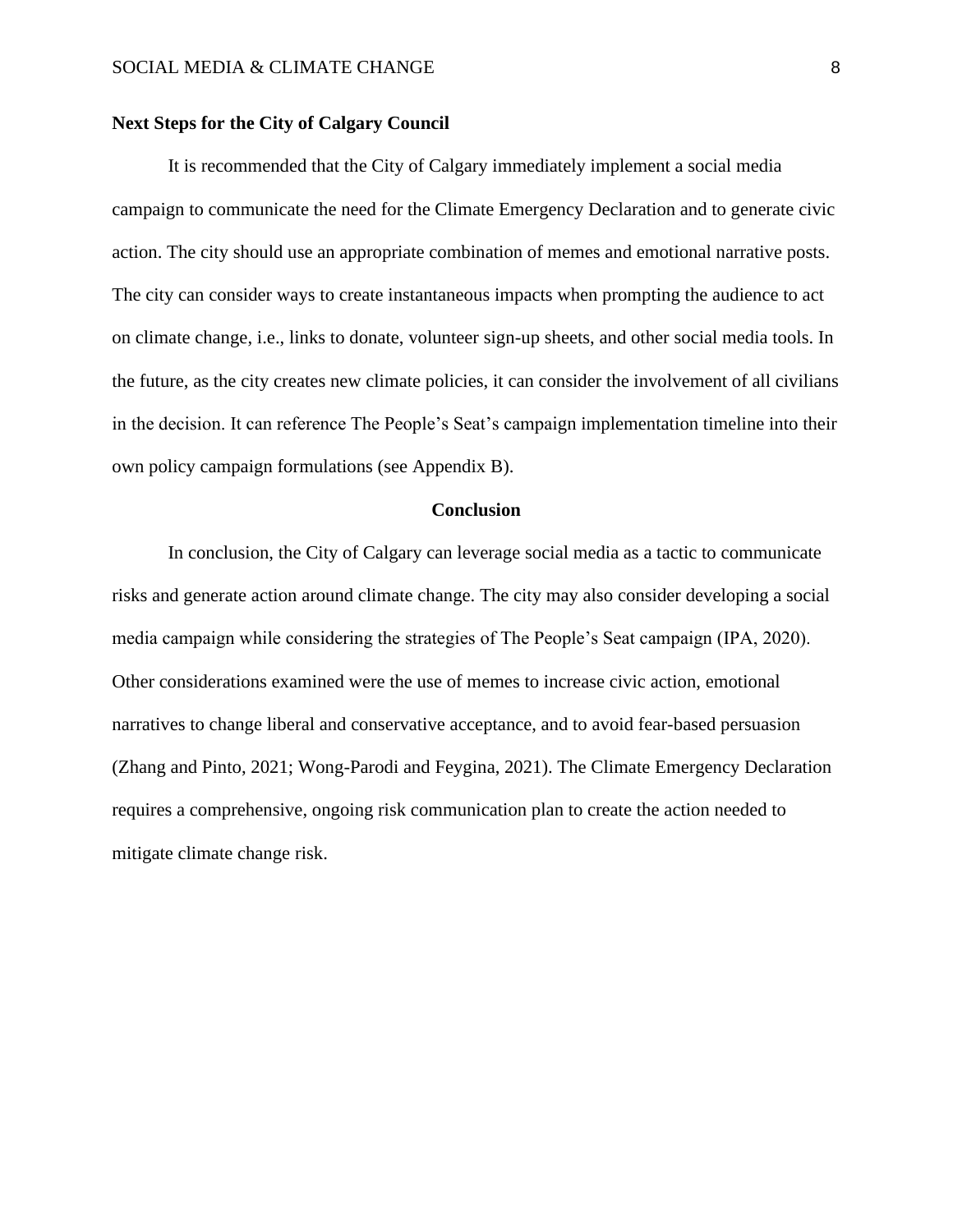# **References**

- BBC. (2021, November 19). Vancouver storm: A state of emergency has been declared in British Columbia. *BBC..* <https://www.bbc.com/news/world-us-canada-59324764>
- City of Calgary (@cityofcalgary). (n.d.). Profile [Twitter profile]. Twitter.Retrieved November 20, 2021, from<https://twitter.com/cityofcalgary>
- Institute of Practitioners in Advertising. (2020). The United Nations: The people's seat. IPA Effectiveness Awards. [https://www-warc-com.libproxy.mtroyal.ca/content/article/the](https://www-warc-com.libproxy.mtroyal.ca/content/article/the-united-nations-the-peoples-seat/133611)[united-nations-the-peoples-seat/133611](https://www-warc-com.libproxy.mtroyal.ca/content/article/the-united-nations-the-peoples-seat/133611)
- Labby, B. (2021, November 2). Calgary's new mayor wants to declare a climate emergency. What could it mean for Canada's energy capital? *Canadian Broadcasting Corporation.* <https://www.bbc.com/news/world-us-canada-59324764>
- Leiss, W., & Powell, D. A. (2004). *Mad cows and mother's milk : the perils of poor risk communication* (2nd ed.). McGill-Queen's University Press.
- Ross, A., & Rivers, D. (2019). Internet memes, media frames, and the conflicting logics of climate change discourse. *Environmental Communication, 7*(17), 975-994.

<https://doi.org/10.1080/17524032.2020.1871051>

Smith, M. (2021, November 15). Calgary city council declares a climate emergency. *Calgary Herald.* [https://calgaryherald.com/news/local-news/council-members-meet-with-energy](https://calgaryherald.com/news/local-news/council-members-meet-with-energy-leaders-ahead-of-climate-emergency-vote)[leaders-ahead-of-climate-emergency-vote](https://calgaryherald.com/news/local-news/council-members-meet-with-energy-leaders-ahead-of-climate-emergency-vote)

Vancouver storm: A state of emergency has been declared in British Columbia. (November 19, 2021). *British Broadcasting Corporation.* [https://www.bbc.com/news/world-us-canada-](https://www.bbc.com/news/world-us-canada-59324764)[59324764](https://www.bbc.com/news/world-us-canada-59324764)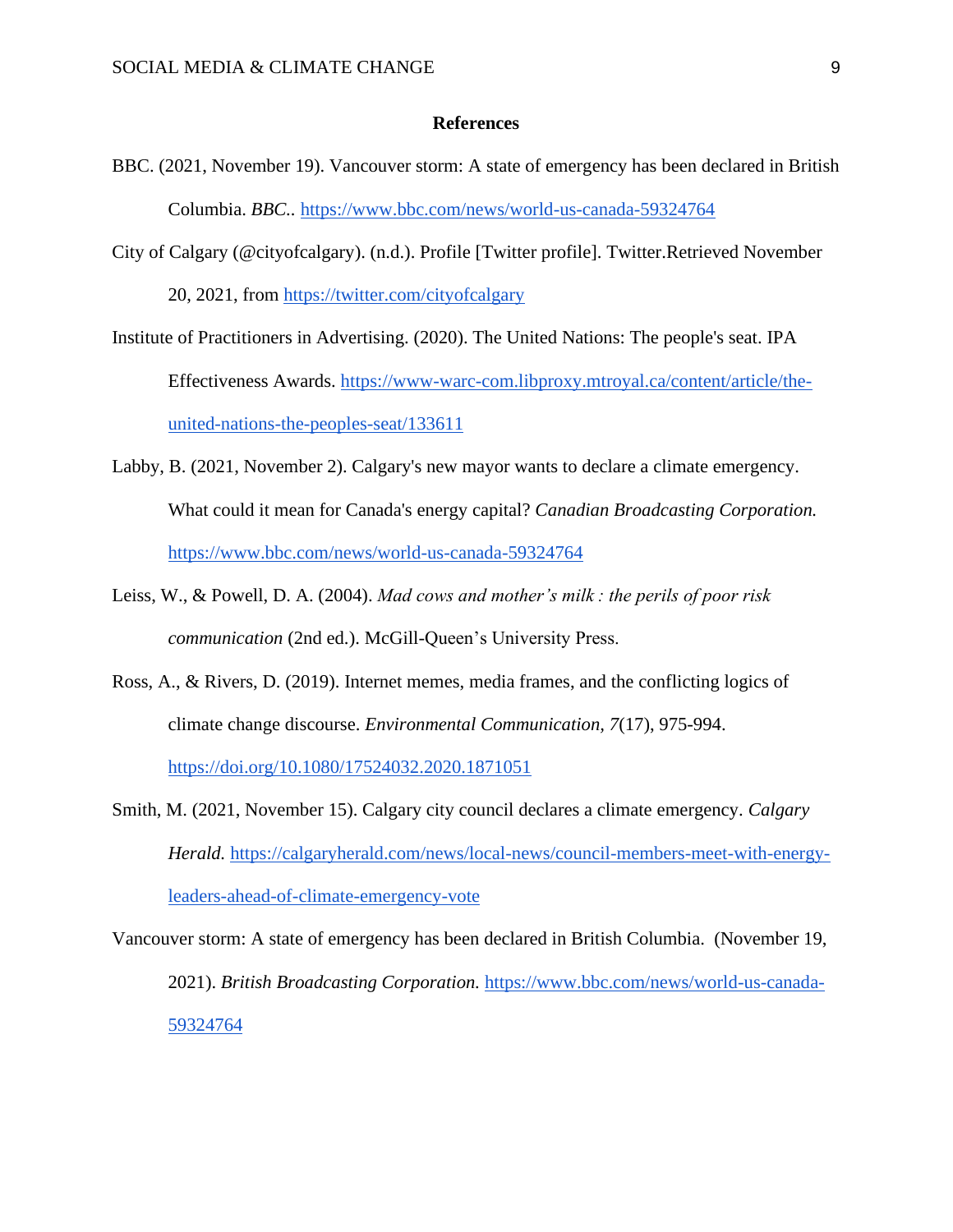- Wong-Parodi, G., & Feygina, I. (2021) Engaging people on climate change: the role of emotional responses. *Environmental Communication*, *5*(15), 571-593. <https://doi.org/10.1080/17524032.2020.1871051>
- Zhang, B., & Pinto, J. (2021). Changing the world one meme at a time: the effects of climate change memes on civic engagement intentions. *Environmental Communication*, *6*(15), 749-764.<https://doi.org/10.1080/17524032.2021.1894197>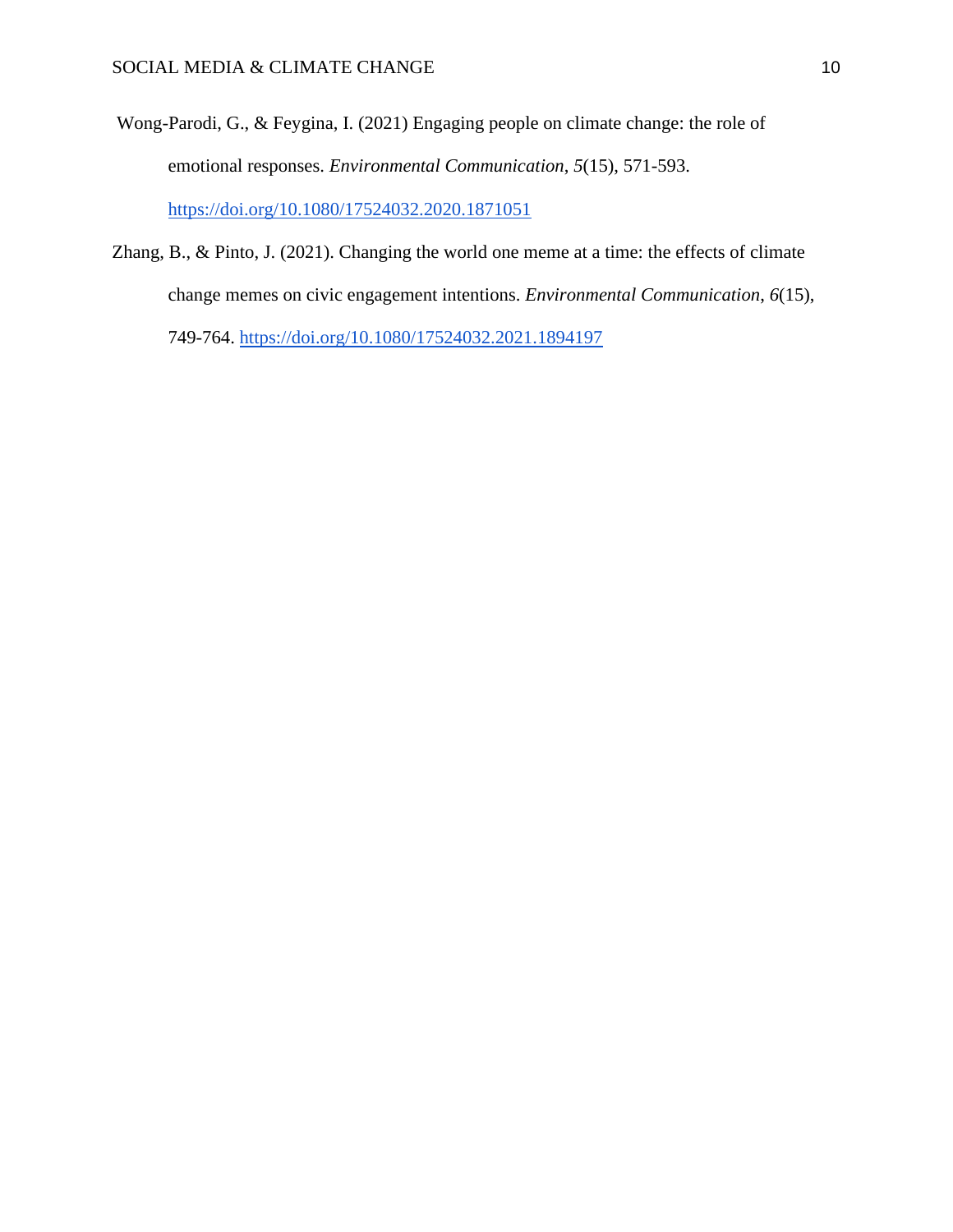# **Appendix A**